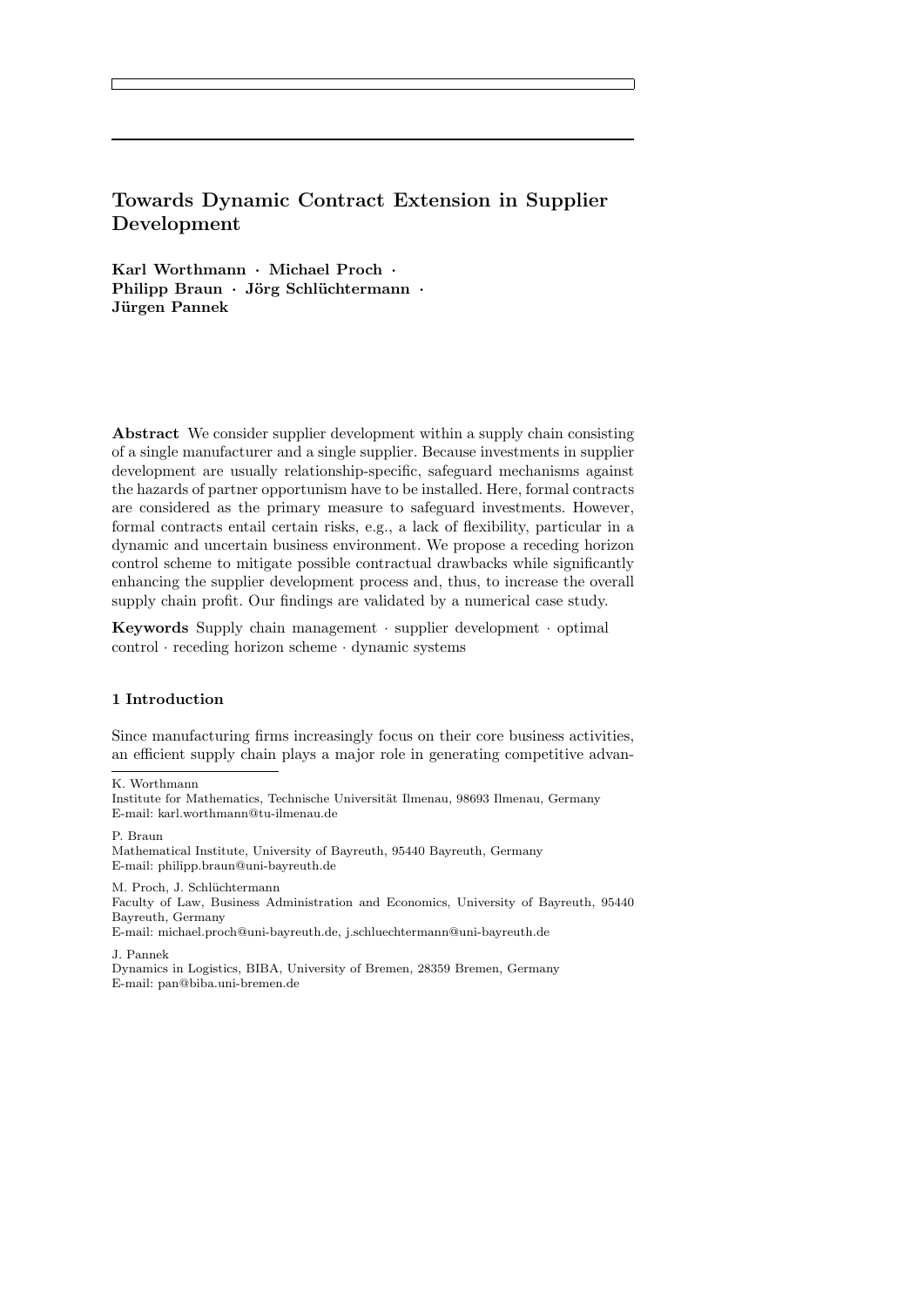tages. However, suppliers too often lack the capability to perform adequately. In response, manufacturers across a wide range of industries are implementing supplier development programs to improve supply chain performance [33]. According to Krause [13, p. 206], supplier development is defined as *any effort by* a buying firm to improve a supplier's performance and/or capabilities to meet the manufacturing firm's short- and/or long-term supply needs.

In accordance with the relational view as proposed by Dyer and Singh [4], activities of supplier development, in which firms convert general-purpose resources such as money, people skills or managerial knowledge into relationshipspecific resources, represent a rent-generating process. Because specializing a resource lowers its value for alternative uses, relationship-specific resources are difficult or even impossible to redeploy outside the particular business relationship [38]. Thus, firms may see resources committed to supplier development as vulnerable to opportunistic expropriation [36]. Previous research has shown that contracts, in terms of formalized, legally binding agreements that explicitly specify the obligations of each firm, are viewed as the primary formal means of safeguarding relationship-specific investments against the hazards of partner opportunism [1, 20].

Therefore, supplier development activities with high levels of asset specificity should be safeguarded with long-term contracts such that the initial investment pays off [18]. The drawback of long-term contracts is, as the degree of uncertainty increases, both specifying ex ante all possible contingencies and verifying ex post the performance of the business partner becomes increasingly difficult [38]. Therefore, firms might be reluctant to sign long-term contracts, which potentially diminishes the firms' propensity to invest in supplier development activities and thus impedes the manufacturer's initial strategy to enhance supply chain performance [25].

Given this background, the purpose of our research is to mitigate possible contractual hazards by dynamically extending the contract. In addition, we seek to answer the following questions: How does the contract period, i.e. *plan*ning horizon, affect firms' willingness to commit relationship-specific resources to supplier development? Does receding horizon control offer a straightforward method for dynamically extending the planning horizon, while simultaneously facilitating value generation within supplier development? Further, how should receding horizon control be arranged to optimize supply chain profit?

By answering these questions, our paper makes a threefold contribution. Firstly, we formulate a continuous time optimal control problem characterizing the supplier development investment decision. We conduct a detailed study, showing that the incentives for firms to participate in supplier development critically depends on the contract period. Secondly, given the fact that longterm contracts entail certain risks, e.g., a lack of flexibility, we utilize receding horizon control and show that the supplier development process can be enhanced by dynamically extending the contract, see Sethi and Sorger [30] for the basic idea of prediction based control. Based on this result, a one-to-one map is derived linking the contract period to the optimal level of supplier development (collaboration). The insight gained from these considerations al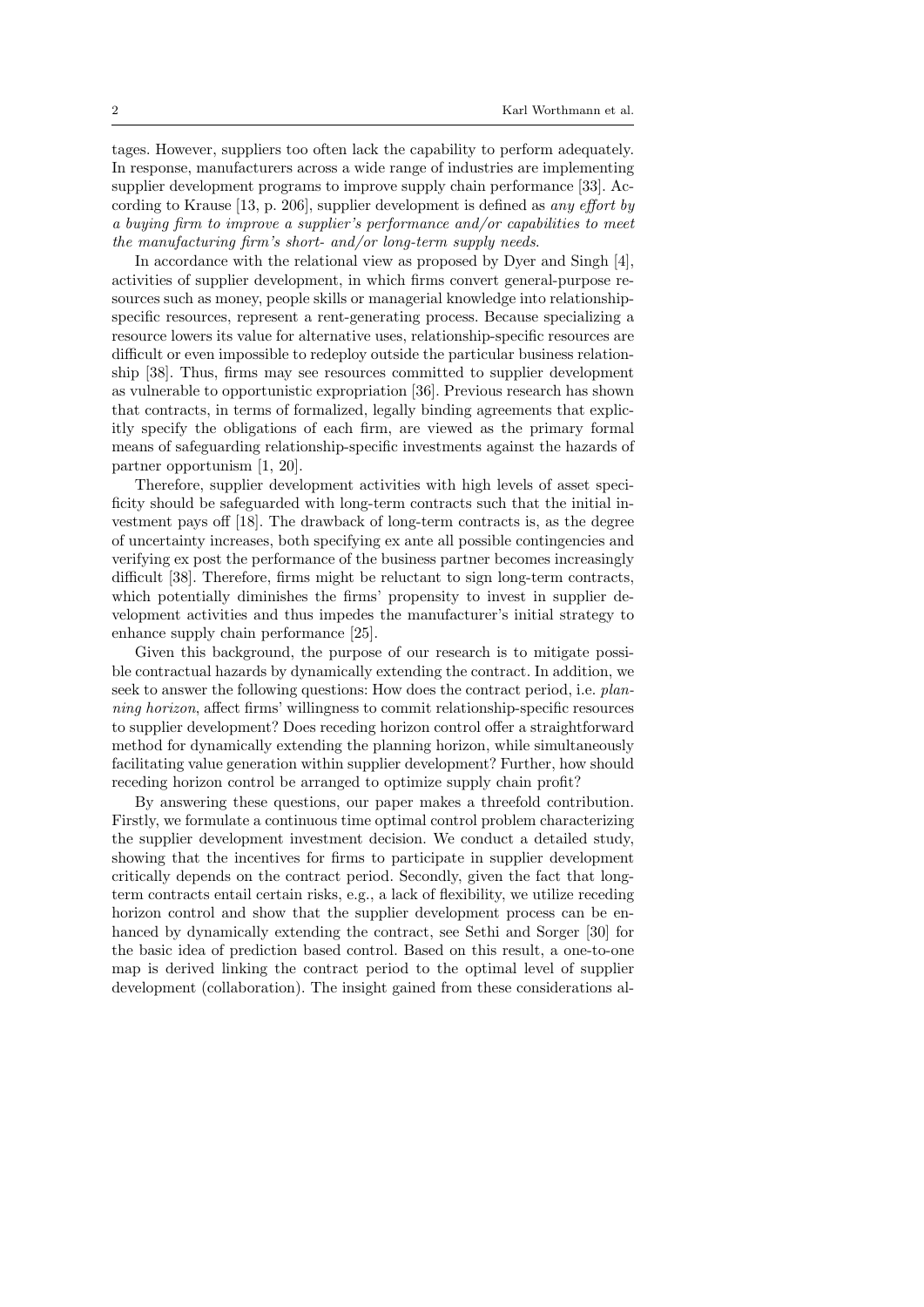lows to either increase the supply chain efficiency or to realize the same level of collaboration while being obliged to a shorter contract period. Finally, we present a simple strategy slightly modifying the proposed receding horizon control scheme in order to avoid pathological behaviour of the supply chain. This allows to realize the optimal level of collaboration while avoiding unnecessary transaction costs.

The remainder of this paper is structured as follows. First, the related literature is briefly reviewed in Section 2. Then, in Section 3 the basic optimal control problem is described. In the subsequent Section 4, the dependence of the control policy on the contract period is studied in detail. In Section 5, a receding horizon scheme is proposed and analysed before the effectiveness of the developed methodology is demonstrated by means of a numerical case study in Section 6 before conclusions are drawn.

## 2 Related Literature

The topic of supplier development has received considerable attention from researchers in the past two decades. Previous research has provided good insights into the use of certain activities [32], the antecedents [13], critical success factors [18, 34], and the prevalence of supplier development in practice [15, 29].

Supplier development have been applied in various fields of application [31]. Within the automotive industry, Toyota initially began providing on-site assistance to help suppliers implement the Toyota Production System [27]. Other manufacturers have followed this collaborative approach to develop suppliers' performance and/or capabilities, including Boeing, Chrysler, Daimler, Dell, Ford, General Motors, Honda, Nissan, Siemens and Volkswagen [23, 26]. Typically, manufacturing firms use a variety of supplier development activities, e.g., providing performance feedback, training suppliers' personnel, furnishing temporary on-site support to enhance further interaction, providing equipment and tools, or even dedicating capital resources to suppliers [32, 35].

Empirical studies support that supplier development is a key factor to attenuate inefficiencies within the supply chain and, thus, strategically contributes to strengthen the manufacturer's competitiveness [19, 28]. Benefits resulting from supplier development include, e.g., improvements in cost efficiency, product quality and/or lead time [8, 16]. However, Krause and Ellram [14] note that firms' success in supplier development varies. In particular, relationship-specific investments lead, in general, to a more satisfactory outcome. Further, Krause [13] shows that the firms' propensity to participate in supplier development activities is higher if a continuation of the relationship is expected. Here, Wagner [34] adds that supplier development is more effective in mature as opposed to initial phases of relationship life-cycles.

Although relationship-specific investments seem to be critical to the success of supplier development, the application of formal decision-making models proposed for assisting firms in contract negotiations in order to adequately safeguard such investments have received limited attention in the supplier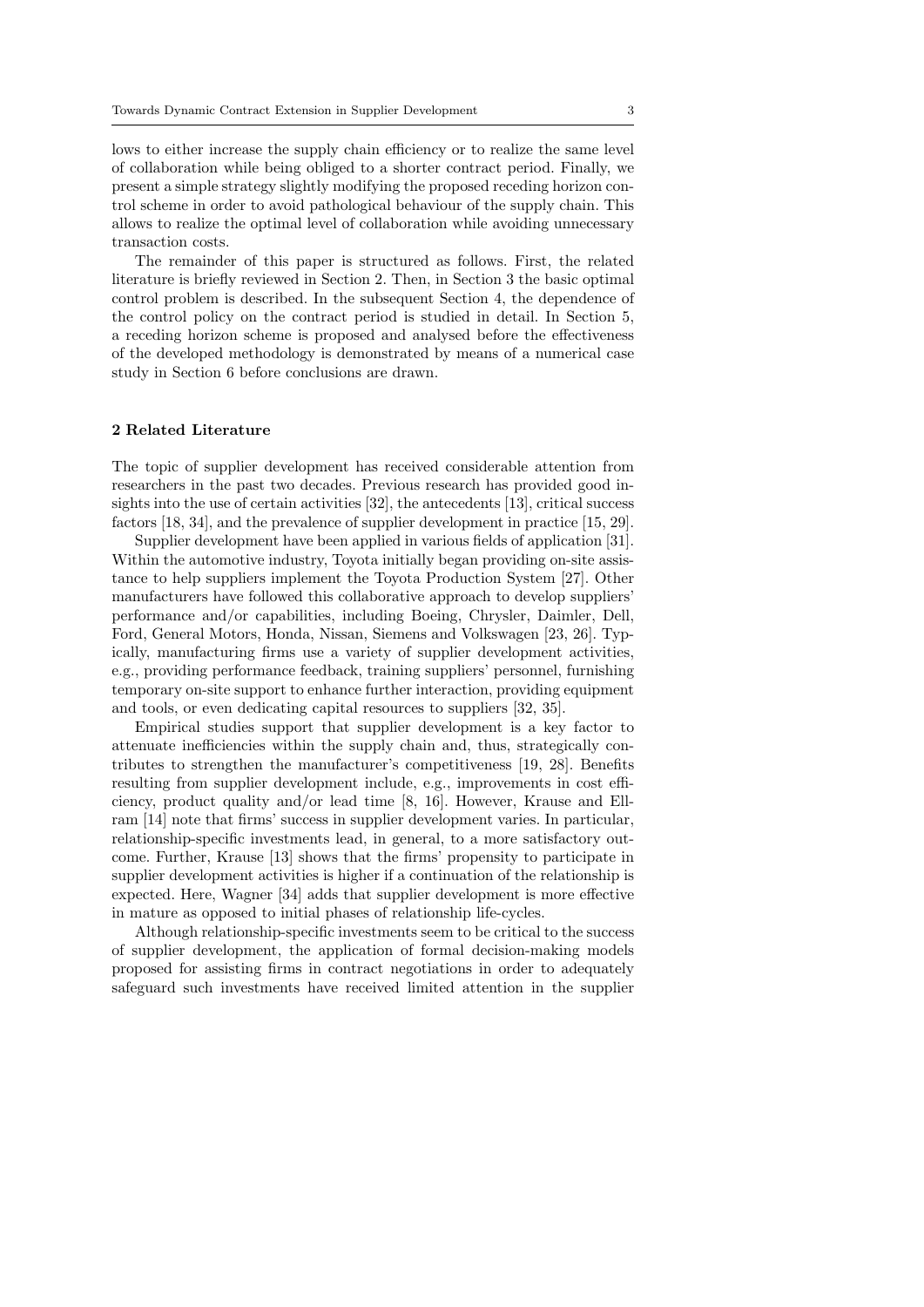development literature [2]. Without understanding the impact of the contract period on the firms' incentives to commit relationship-specific resources to supplier development, its return will be negligible, perhaps even leading to the premature discontinuation of such collaborative cost reduction efforts.

The trend to utilize mathematical models in general and control theory in particular in decision making within supply chains is clearly visible [9] and [7]. Here, model predictive control (MPC), also termed receding (rolling) horizon control, plays a predominant role due to its ability to deal with nonlinear constrained multi-input multi-output systems on the one hand and its inherent robustness on the other hand, see [21, 40] for details. Consequently, MPC is a well-established strategy to deal with uncertainties in supply chains, see, e.g. [22, 37] and [10]. In this paper, MPC is first used in supplier development to mitigate possible contractual hazards by dynamical extending the contract.

## 3 Model description

We consider a particular supply chain consisting of a single manufacturer M and a single supplier  $S$ , in which  $M$  assembles components from  $S$  and sells the final product to the market. We restrict ourselves to the linear price distribution curve  $p(d) = a - bd$ , which establishes a connection between the production quantity  $d$  and the sale price  $p$ , in order to streamline the upcoming analysis. Here, the coefficients  $a > 0$  and  $b > 0$  denote the prohibitive price and the price elasticity of the commodity, respectively. This market condition is comparable with an oligopolistic or monopolistic market structure, in which a firm can increase market demand by lowering the sale price.

#### 3.1 Basic model

It is supposed that the decision-making process is structured such that  $M$  determines the quantity supplied to the market obeying the paradigm of profit maximization. Note that we do not distinguish market demand from the production quantity of the manufacturer because the market price is endogenous to the quantity sold. Moreover, the supplier produces the components to satisfy the demand d and thus does not decide on the production quantity. Because the manufacturer's goal is profit maximization, the production quantity  $d$  chosen by  $M$  is determined by differentiating

$$
d \cdot (p(d) - c_M - c_{SC}) \tag{1}
$$

with respect to  $d$  and setting the resulting expression equal to zero, i.e.,

$$
p(d) - c_M - c_{SC} - bd = 0,
$$
\n(2)

which yields the optimum production quantity  $d^* = \frac{a - c_M - c_{SC}}{2b}$  and the optimal sale price  $p(d^*) = \frac{a+c_M+c_S}{2}$ . Here,  $c_M$  and  $c_{SC}$  denote the manufacturer's unit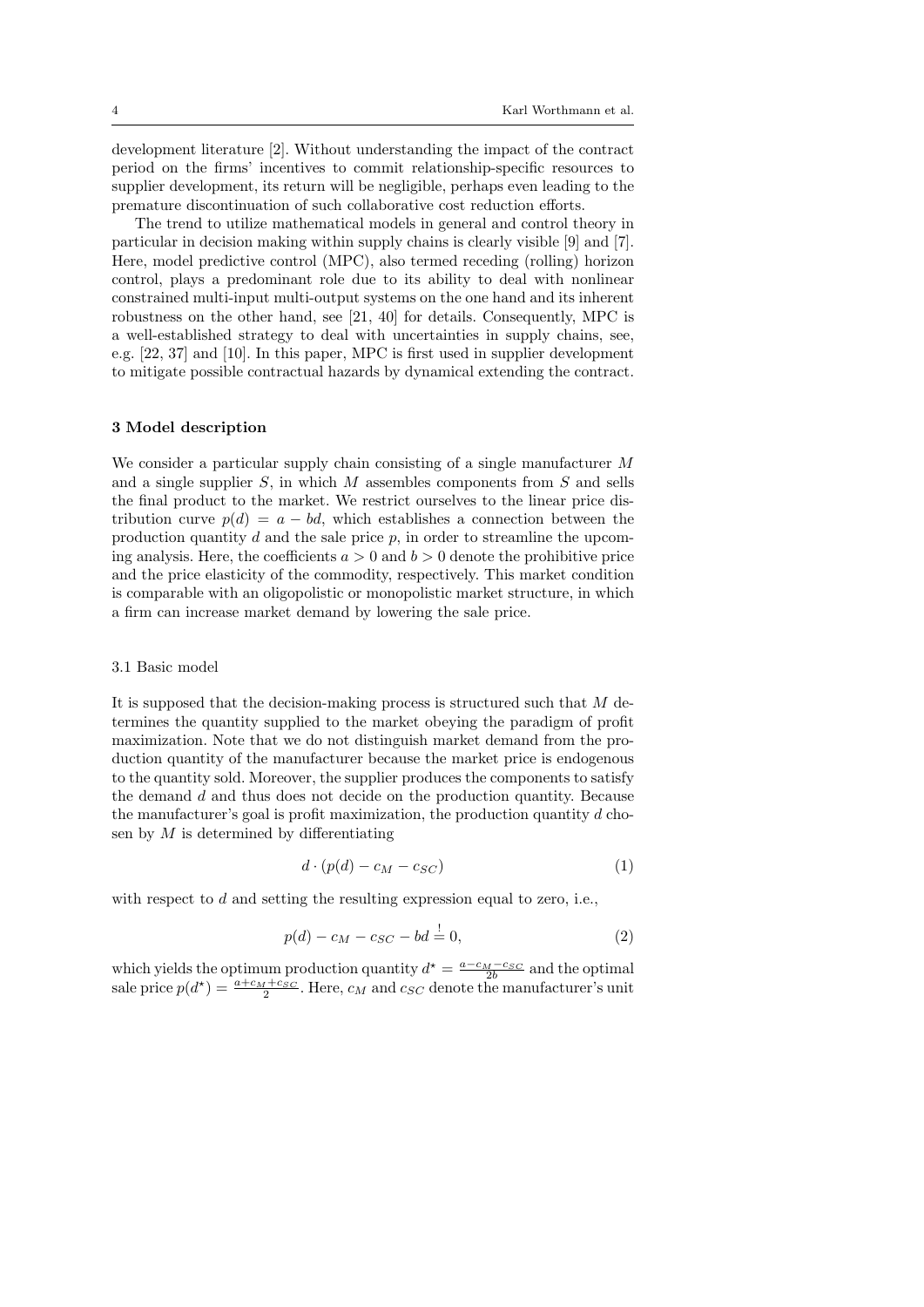production costs and the supply costs per unit charged by S, respectively. We further assume that the supplier wants to earn a fixed profit margin  $r$ . Thus, the supply costs  $c_{SC}$  consist of the supplier's fixed profit margin r and the supplier's unit production costs  $c_S$ , i.e.,  $c_{SC} = r + c_S$ . Similar approaches to specify the supply costs have been proposed by Bernstein and Kök  $[3]$ , Li et al. [18], and Kim and Netessine [12].

It is supposed that the manufacturer wants to decrease the supplier's unit production costs  $c_S$  by conducting supplier development projects to increase the market share if that increases the overall profit of the supply chain. To this end, the sustainable effect of supplier development on the supplier's unit production costs  $c_S$  is modelled by  $c_S(x) = c_0 x^m$ , where  $c_0 > 0$  denotes the supplier's unit production cost at the outset,  $m < 0$  characterizes the supplier's learning rate, and  $x$  defines the cumulative number of realized supplier development projects. The latter is modelled as a time-dependent function  $x : [0, T] \to \mathbb{R}_{\geq 0}$  governed by the ordinary differential equation

$$
\dot{x}(t) := \frac{d}{dt}x(t) = u(t), \qquad x(0) = x_0 = 1,\tag{3}
$$

with  $u \in \mathcal{L}^{\infty}(\mathbb{R}_{>0}, [0, \omega])$ . Here,  $u(t)$  describes the number of supplier development projects at time t; with capacity bound  $\omega > 0$  to reflect limited availability of resources in terms of time, manpower or budget. Similar models of cost reduction through learning have been proposed by Yelle [39], Fine and Porteus [5], Kim [11], Bernstein and Kök [3], and Li et al. [18].

The costs of supplier development are integrated into the proposed model by a penalization term  $c_{SD}u(t)$ ,  $c_{SD} \geq 0$ . Overall, this yields the supply chain's profit function  $J^{SC}: u \mapsto \mathbb{R}$ 

$$
J_T(u; x_0) := \int_0^T \frac{(a - c_M - c_0 x(t)^m)^2 - r^2}{4b} - c_{SD} u(t) dt
$$
 (4)

for a given time interval  $[0, T]$ , which must be maximized subject to the control constraints  $0 \le u(t) \le \omega, t \in [0, T)$ , and the system dynamics (3). The contract period  $T$  is of particular interest since investments into the cost structure of the supply chain require their amortization during the runtime of the contractual agreement. A summary of the parameters is given in Table 1.

| Symbol           | Description                        | Value  |
|------------------|------------------------------------|--------|
| $\overline{T}$   | Contract period                    | 60     |
| $\boldsymbol{a}$ | Prohibitive price                  | 200    |
| b                | Price elasticity                   | 0.01   |
| $c_M$            | Variable cost per unit $(M)$       | 70     |
| $c_0$            | Variable cost per unit $(S)$       | 100    |
| $\boldsymbol{r}$ | Fixed profit margin $(S)$          | 15     |
| $c_{SD}$         | Supplier development cost per unit | 100000 |
| ω                | Resource availability              |        |
| m                | learning rate                      | -0.1   |

Table 1 List of Parameter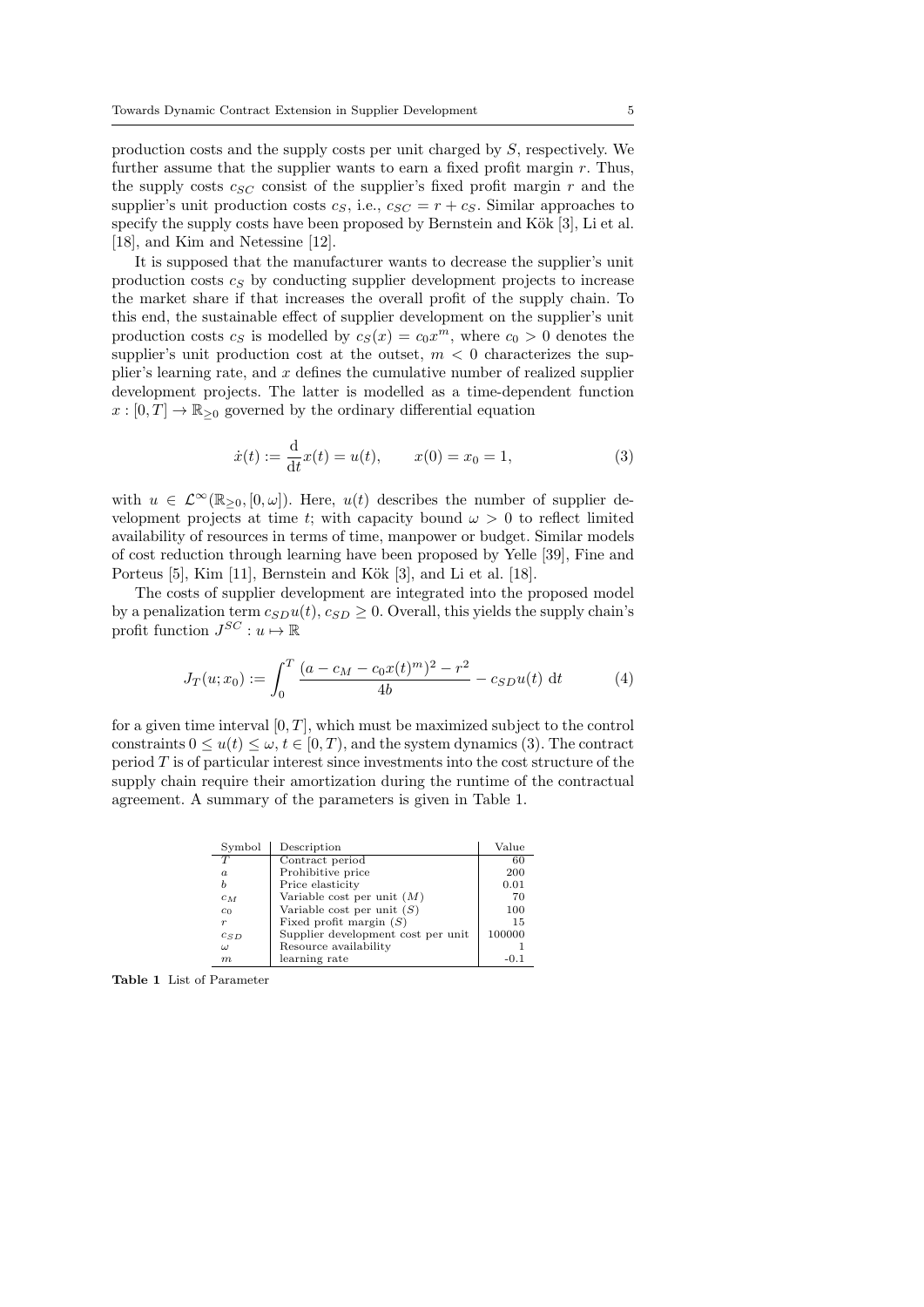# 3.2 Solution of the Optimal Control Problem

Pontryagin's maximum principle, see, e.g. Lee and Marcus [17], is used analogously to Kim [11] to solve the optimal control problem introduced in the preceding subsection. To formulate the necessary optimality conditions, we require the so-called Hamiltonian  $H$ , which is defined as

$$
H(x, u, \lambda) := \frac{(a - c_M - c_0 x^m)^2 - r^2}{4b} - c_{SD} u + \lambda u.
$$
 (5)

From the necessary conditions, we obtain the system dynamics

$$
\dot{x}^*(t) = H_{\lambda}(x^*(t), u^*(t), \lambda(t)) = u^*(t),
$$

the so-called adjoint  $\lambda : [0, T] \to \mathbb{R}$ , which is characterized by

$$
\dot{\lambda}(t) = -H_x(x^*(t), u^*(t), \lambda(t)) = \frac{mc_0x^*(t)^{m-1}(a - c_M - c_0x^*(t)^m)}{2b}, \quad (6)
$$

and the transversality condition

$$
\lambda(T) = 0.\tag{7}
$$

The solution  $u^*: [0,T) \to [0,\omega]$  of the optimal control problem exhibits the structural property

$$
u^*(t) := \begin{cases} \omega \text{ if } t < t^* \\ 0 \text{ if } t \ge t^* \end{cases}
$$
 (8)

depending on the (optimal) switching time  $t^* \in [0,T]$ , which is characterized by the equation

$$
\frac{mc_0(x_0 + \omega t^*)^{m-1}(a - c_M - c_0(x_0 + \omega t^*)^m)}{2b} = \frac{c_{SD}}{(t^* - T)}.
$$
\n(9)

In the following, (9) is called switching condition. Indeed, since the cost function is (strictly) convex and the system dynamics are governed by a linear ordinary differential equation, it can be shown that this condition is necessary and sufficient for the considered problem, see [24] for a detailed derivation.

The optimal value function  $V_T(x_0)$  of the problem under consideration reads

$$
V_T(x_0) := \sup_{u \in \mathcal{L}^{\infty}([0,T),[0,\omega])} J_T^{SC}(u;x_0)
$$

where the expression on the right hand side is maximized subject to  $\dot{x}(t)$  =  $u(t), x(0) = x_0$ .  $V_T : \mathbb{R}_{>0} \to \mathbb{R}$  maps the initial value  $x_0$  to the optimal value. The index T indicates the contract period and can be considered as a parameter — an interpretation, which is crucial for the upcoming analysis.

Evidently, investments (in the cost structure) pay off in the long run: While all the effort is spent directly at the beginning of the collaboration, the resulting cost decreasing effect is exploited during the remainder of the contract period.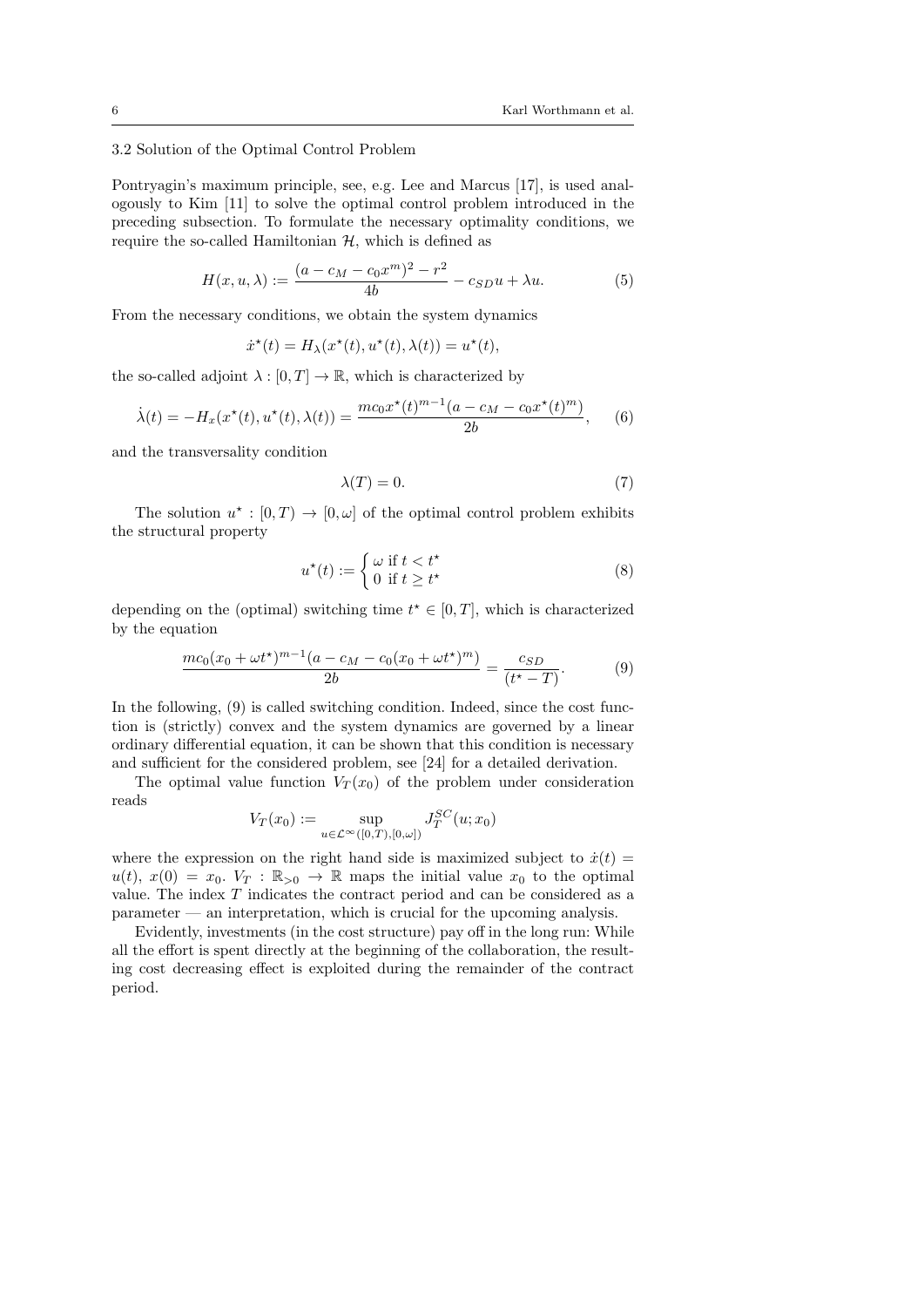Remark 1 At the switching time  $t^*$  the marginal revenue of further investments in supplier development (given by the adjoint variable  $\lambda$ ) equals the marginal costs (given by  $c_{SD}$ ) as indicated in Figure 1. This reasoning is expressed by the switching condition (9).



**Fig. 1** The adjoint  $\lambda : [0, T] \to \mathbb{R}_{\geq 0}$  computed based on the parameters given in Table 1.

# 4 Interplay of Switching Time and Contract Period

The contract between manufacturer  $M$  and supplier  $S$  ranges over the interval  $[0, T]$ . Realistically, two cases can be distinguished:

- The (optimal) switching time is given by  $t^* = 0$  meaning that investments in supplier development do not pay off during the contract period.
- A switching time  $t^* > 0$  represents the scenario where investing into supplier development amortizes during the contract period.

Within this paper, we focus on the second case. Here, from the specific structure (8) of the optimal control function we can conclude that all investments up to time  $t^*$  pay off during the contract period. Then, taking into account the already reduced supply costs given by  $c_{SC}(t) = r + c_0 x(t^*)^m$  with

$$
c_0 x(t^*)^m = c_0 \left(x_0 + \int_0^{t^*} u^*(s) dt\right)^m = c_0 (1 + \omega t^*)^m,
$$

further effort in terms of  $u(t) > 0$ ,  $t \in [t^*, T)$ , does not lead to an increased profit. The latter holds true since cost reduction efforts after  $t^*$  do not amortize within the remaining time interval of at most length  $T - t^*$  and are, thus, not economically reasonable. We show that a prolongation of the contract period yields an augmentation of the investments in supplier development, which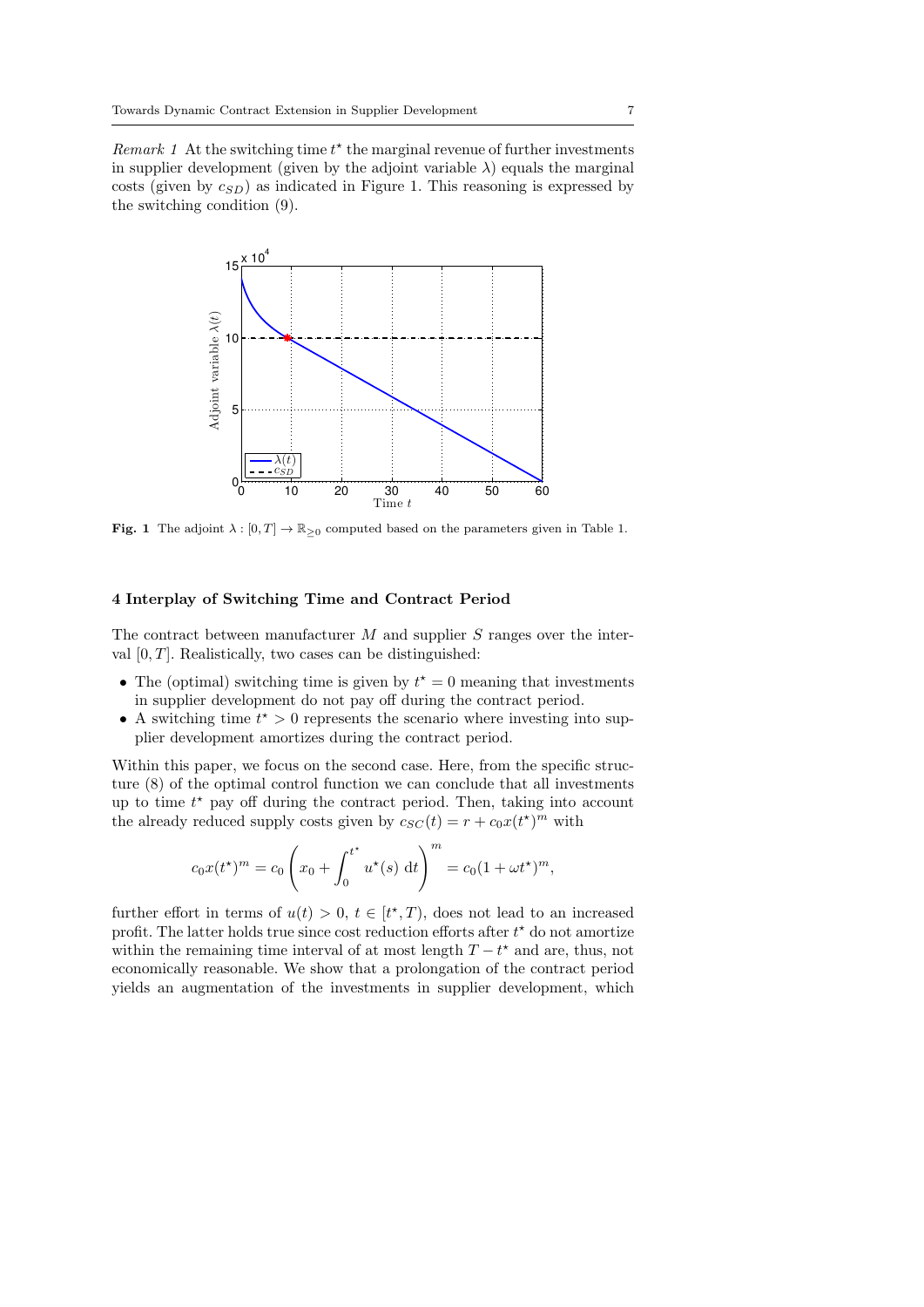corresponds to an increased switching time  $t^*$ . A proof of Lemma 1 is given in Appendix A.

**Lemma 1** Suppose that the contract period  $T$  is chosen (long enough) such that  $t^* = t^*(T) > 0$  holds. In addition, let the condition

$$
(1 - m)(a - cM - c0) + c0m \ge 0
$$
\n(10)

hold. Then prolonging the contract period  $\overline{T}$ ,  $\overline{T} > T$ , implies a strictly larger switching time  $t^* = t^*(\overline{T}), i.e., t^*(\overline{T}) > t^*(T).$ 

Remark 2 The assumptions of Lemma 1 imply the inequality  $a-c_M-c_0-r > 0$ as a by-product because the manufacturer cannot realize a profit per unit sold otherwise (prohibitive price is greater than the production cost per unit at time  $t = 0$  from the manufacturer's point of view). Hence, the seemingly technical Condition (10) links the supplier's production costs  $c_0$  with the difference of profit per unit  $a - c_M - c_0$  by the learning rate m. Note that the assumptions of Lemma 1 can be easily verified for a given dataset of parameters.

Lemma 1 shows that investments in supplier development are extended if the contract period is prolonged. Hence, the collaboration continues after the previously determined switching time  $t^*$ . As a result, the supplier's unit production costs are further decreased, the quantity offered is increased and the supply chain profit per time unit grows. The argument, that a longer contract period leads to larger switching times, can also be validated numerically as visualized in Figure 2. Here, we observe that the supply costs  $c_{SC}(t) = r + c_0x(t)^m$ are further reduced if both the manufacturer and the supplier agree on a longer contract period. The relation between the contract period  $T$  and the optimal switching time  $t^*(T)$  is almost linear.<sup>1</sup>



Fig. 2 Optimal switching time  $t^* = t^*(\overline{T})$  in dependence of the length of the contract  $\overline{T} = T + i \cdot \Delta T$  (T = 60,  $\overline{\Delta T} = 3$  and  $i = 0, 1, \ldots, 7$ ).

<sup>1</sup> Indeed, the slope of the curve is slightly increasing.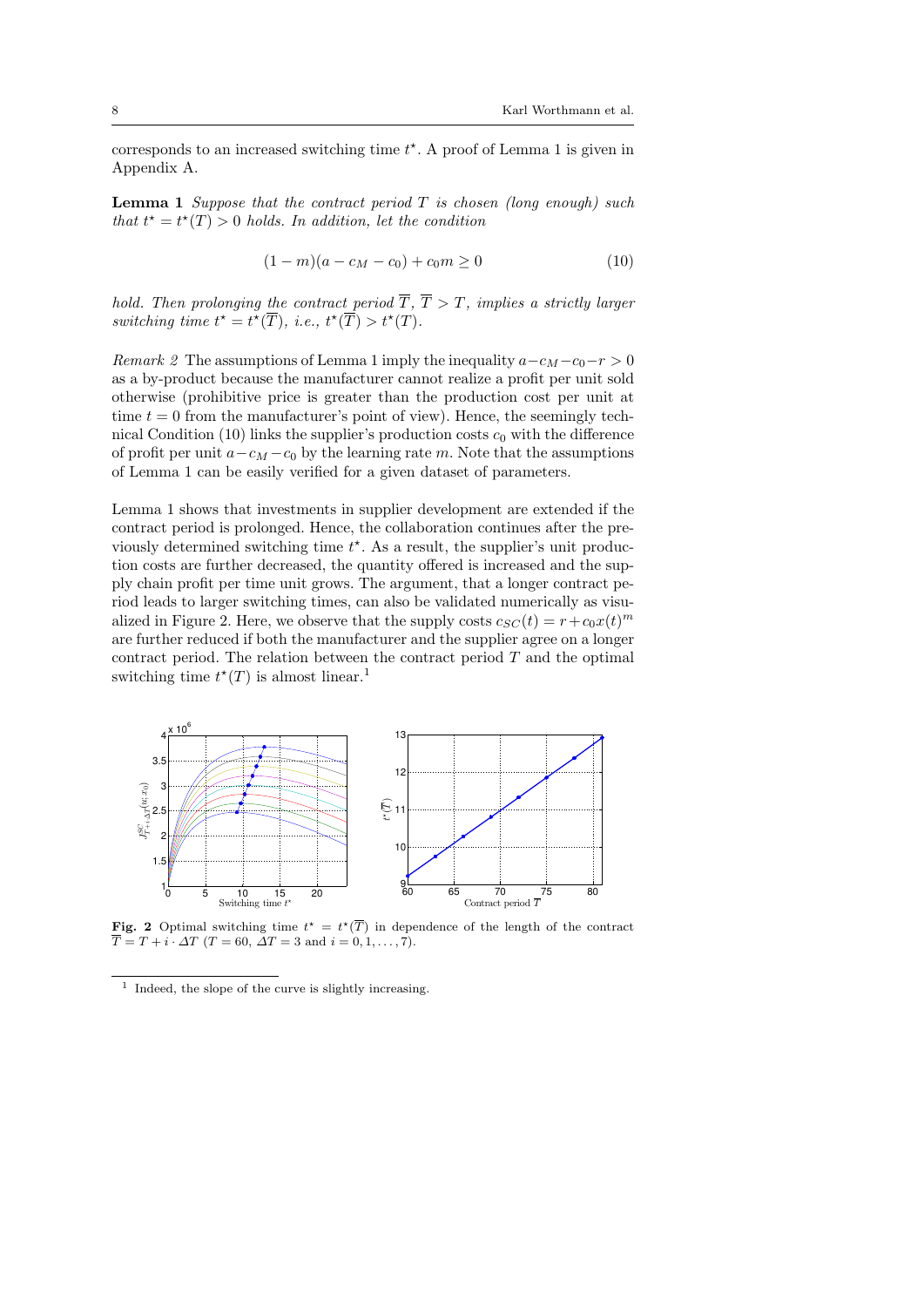In summary and according to the initial question how does the contract period, i.e. planning horizon, affect firms' willingness to commit relationshipspecific resources to supplier development, the findings show that the supply chain partners' incentives to commit relationship-specific resources, i.e. to invest in cost reduction efforts, critically depends on the length of the contract period.

## 5 Successive Prolongation of the Contract Period

The benefits of an increased switching time come along with the inflexibility resulting from long-term contracts. In this section, we propose a methodology for assisting supply chain partners in contract negotiations to achieve the benefits of long-term contracts while rendering the collaboration time invariant. To this end, it is assumed that the manufacturer and the supplier are only content to make contracts of length T. If the collaboration is successful for a certain amount of time [0,  $\Delta T$ ],  $\Delta T \leq t^*$ , they might agree to renew the contract on the time interval  $[\Delta T, T + \Delta T]$ .

Before we continue the discussion, let us briefly sketch the computation of the (optimal) control function  $u^* : [\Delta T, T + \Delta T] \rightarrow [0, \omega]$ . Here, the profit function has to be maximized based on the new (initial) state  $x(\Delta T)$ , i.e.,  $J_T^{SC}(\cdot; x(\Delta T))$  is considered. Since  $\Delta T \leq t^*$  holds by assumption, the new initial state  $x(\Delta T)$  is given by

$$
x(\Delta T) = x(0) + \int_0^{\Delta T} u^\star(s) dt = x_0 + \Delta T \cdot \omega \tag{11}
$$

in view of Property (8). Hence, the profit on the new contract period  $[\Delta T, T +$  $\Delta T$  is determined by maximizing

$$
J_T(u; x(\Delta T)) = \int_0^T \frac{(a - c_M - c_0 \tilde{x}(t)^m)^2 - r^2}{4b} - c_{SD} u(t) dt
$$

subject to  $u(t) \in [0, \omega], t \in [0, T)$  and the differential equation (3) with initial condition  $\tilde{x}(0) = x(\Delta T) = x_0 + \omega \Delta T$ . Here, we used the notation  $\tilde{x}$  to distinguish the previously computed (state) trajectory  $x(\cdot; x_0)$  and its counterpart  $\tilde{x}(\cdot; x(\Delta T))$  depending on the new initial condition  $x(\Delta T)$ . Another option is to use the time invariance of the linear differential equation  $\dot{x}(t) = u(t)$ , which allows to rewrite the profit functional as

$$
\int_{\Delta T}^{T+\Delta T} \frac{(a - c_M - c_0 x(t)^m)^2 - r^2}{4b} - c_{SD} u(t) dt
$$

with initial value  $x(\Delta T)$  given by (11) at initial time  $\Delta T$ . We point out that the resulting trajectory deviates from the previously computed one already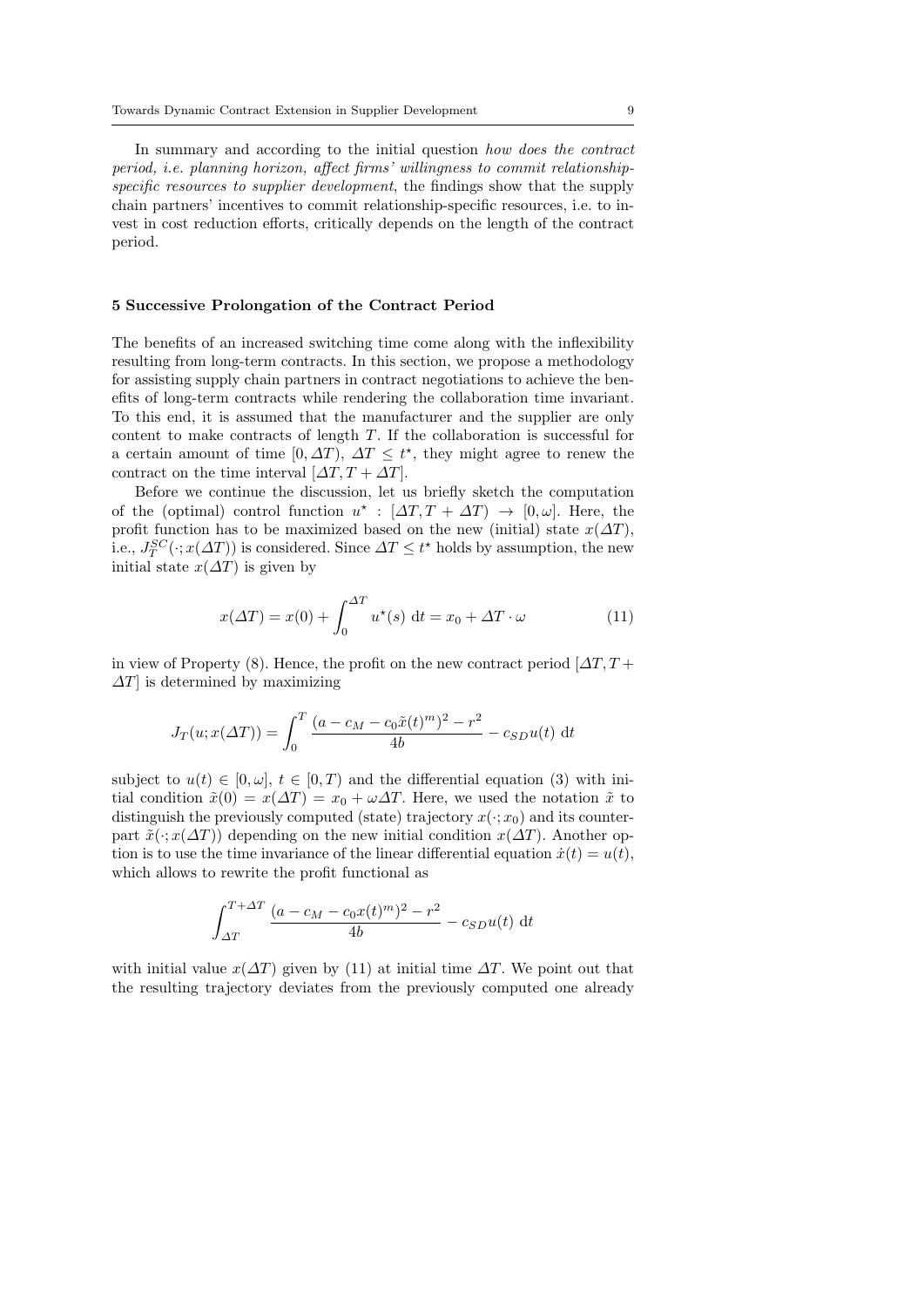before time T. In conclusion, the implemented control strategy on  $[0, T + \Delta T)$ is given by

$$
u(t) := \begin{cases} u^*(t) \text{ maximizing } J_T^{SC}(\cdot; x_0) & t \in [0, \Delta T) \\ u^*(t) \text{ maximizing } J_T^{SC}(\cdot; x(\Delta T)) & t \ge \Delta T \end{cases}, \tag{12}
$$

i.e., the first piece of the old policy concatenated with the newly negotiated strategy. This strategy yields an optimal policy on the time span  $[0, T + \Delta T)$ . Hence, the same overall supply chain profit is reached without the hazards of being committed already at the beginning (time 0) as shown in the following corollary.

**Corollary 1** Let the optimal switching time  $t^*$  determined by Condition  $(9)$ be strictly greater than zero. Furthermore, let  $\Delta T$ ,  $\Delta T < t^*$ , be given. Then, the control strategy defined in (12) and the corresponding supply chain profit on  $[0, T + \Delta T]$  equal their counterparts obtained by maximizing  $J_{T+\Delta T}(u; x_0)$ with respect to  $u : [0, T + \Delta T) \rightarrow [0, \omega]$ 

**Proof:** Since the profit  $J_{T+\Delta T}(u; x_0)$  on the considered time interval [0, T +  $\Delta T$ ] with u from (12) is the sum of

$$
\int_0^{\Delta T} \frac{(a - c_M - c_0 x(t)^m)^2 - r^2}{4b} - c_{SD}\omega \, dt
$$

and

$$
+\int_{\Delta T}^{T+\Delta T} \frac{(a-c_M-c_0x(t)^m)^2 - r^2}{4b} - c_{SD}u(t) dt,
$$

the dynamic programming principle yields the equality

$$
J_{T+\Delta T}(u; x_0) = V_{T+\Delta T}(x_0),
$$

which completes the proof.  $\Box$ 

## 5.1 Receding Horizon Control

The idea of an iterative prolongation of collaboration contracts can be algorithmically formalized as receding horizon control (RHC) also known as model predictive control.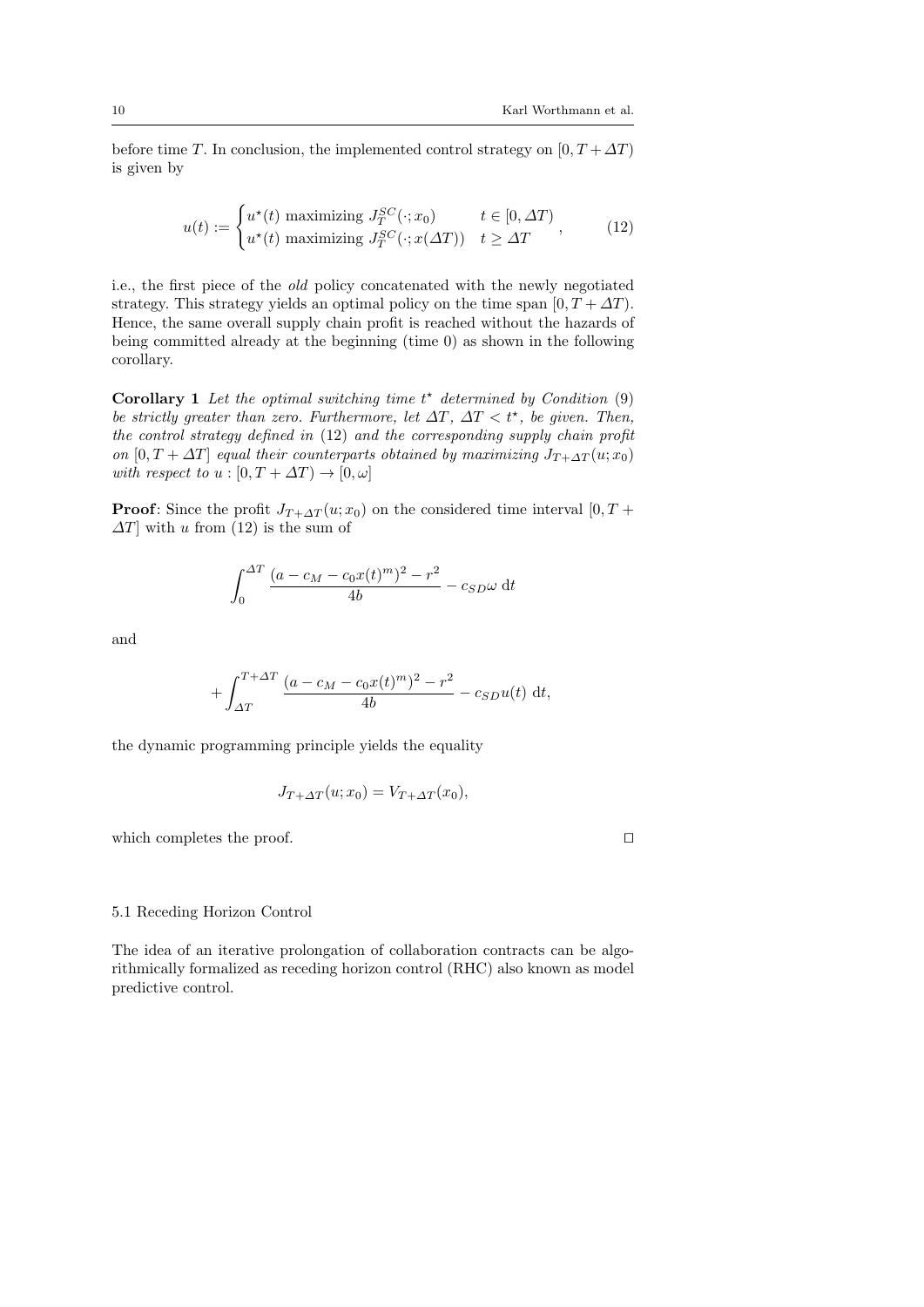# Algorithm 1 Receding Horizon Control Scheme

Given: contract period T, time step  $\Delta T$ . Set  $t := 0$ .

- 1. Measure the current state  $\hat{x} := x(t)$ .
- 2. Compute the optimal switching time  $t^*$  by solving the switching condition with  $\hat{x}$  instead of  $x_0$ , i.e.

$$
mc_0(\hat{x} + \omega t^*)^{m-1}(a - c_M - c_0(\hat{x} + \omega t^*)^m) = \frac{2bc_{SD}}{t^* - T}
$$

3. Set

$$
u^*(s) := \begin{cases} \omega & \text{for } t \le s < \min\{t + t^*, t + \Delta T\} \\ 0 & \text{for } \min\{t + \Delta T, t + t^*\} \le s \le t + \Delta T \end{cases} \tag{13}
$$

.

4. Apply  $u^*(s)$  for  $s \in [t, t + \Delta T)$ . Set  $t = t + \Delta T$  and go to Step (1).

Upon start, the manufacturer  $M$  and the supplier  $S$  agree on a collaboration for a given contract period of length  $T$ . Firstly, the status quo  $$ represented by  $\hat{x}$  — is analysed. Secondly, the optimal switching time  $t^*$  is computed based on the initial state  $\hat{x}$  and T, cf. Step (2). This yields the optimal control strategy defined by (13), of which the first piece  $u^*|_{[0,\Delta T]}$  is applied. Then, the manufacturer and the supplier meet again at time  $t+\Delta T$  to negotiate a new contract. This initiates the process again, i.e. the previously described steps are repeated, which is referred to as receding horizon principle. Note that since the underlying system dynamics are time invariant, the newly (measured) initial state  $\hat{x}$  represents all information required. In particular, no knowledge regarding the previously applied control is needed to solve the adapted switching condition of Step  $(2)$  with respect to  $t^*$ . Figure 3 illustrates the outcome of Algorithm 1 with prediction horizon  $T = 60$  (contract period) and control horizon  $\Delta T = 3$  (time step) based on the parameters given in Table 1.



**Fig. 3** Application of Algorithm 1 to compute the optimal switching times for  $T = 60$  and changing initial conditions  $\hat{x}$ . The lengths of the collaboration intervals are decreasing.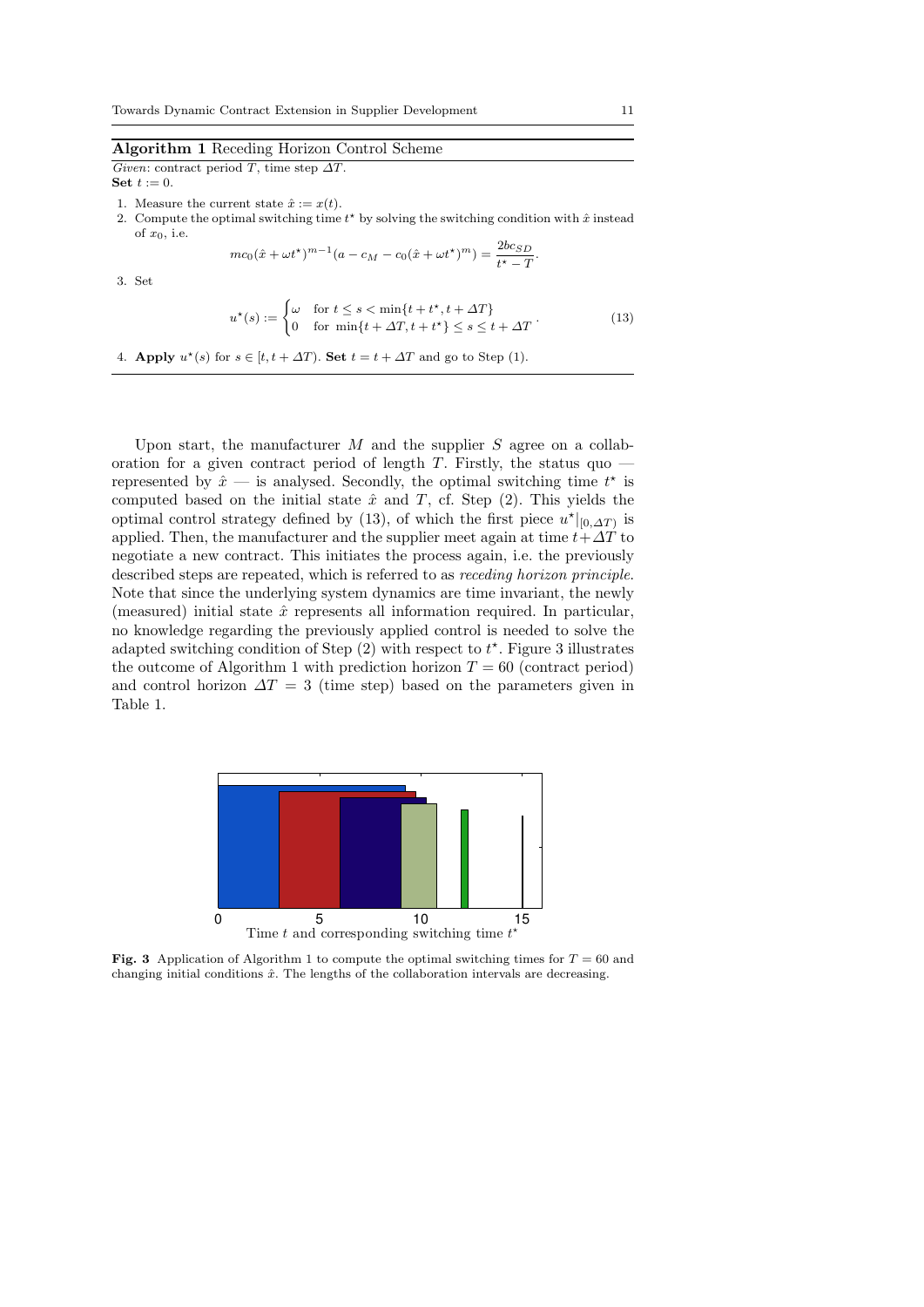Firstly  $(t = 0)$ , the original optimal control problem is solved resulting in  $t^* \approx 9.21$ . Then,  $u^* \equiv \omega$  is applied on the time interval  $[0, \Delta T)$ . Secondly  $(t = \Delta T)$ , the collaboration is prolonged to  $t^* \approx 9.74$ . Thirdly  $(t = 2\Delta T)$ , the switching time is shifted to  $t^* \approx 10.27$ . Still,  $t = 3\Delta T \leq t^*$  holds. Hence, the (measured) initial state  $\hat{x}$  is given by  $x_0 + t\omega = x_0 + 3\Delta T\omega$ . Here, Step (2) of Algorithm (1) yields  $t^* \approx 10.79$ , i.e. the collaboration stops within the time frame  $[t, t + \Delta T]$ . If the RHC scheme is further applied, there occur collaboration intervals of shrinking length.

As already discussed in Section 5, if the contract is not renewed,  $u^*(t)$  is set to zero for  $t \geq t^* \approx 9.21$ . In contrast to that, the RHC scheme prolongs the collaboration and, thus, increases the supply chain profit. To be more precise, the profit generated by Algorithm 1 on  $[0, T + i\Delta T]$ ,  $i \in \{0, 1, 2, \ldots, T/\Delta T\}$ ,

$$
\sum_{k=0}^{T/\Delta T + i - 1} \int_{k\Delta T}^{(k+1)\Delta T} \frac{(a - c_M - c_0 x(t)^m)^2 - r^2}{4b} - c_{SD} u(t) dt
$$

is greater than its counterpart  $J_T(u^*, x_0) + V_{i\Delta T}(x^*(T))$  consisting of the maximum of the original cost function  $V_T(x_0) = J_T(u^*, x_0)$  and a second (optimally operated) contract on  $[T, T + i\Delta T]$  based on the reached cost structure represented by  $x^*(T) = x_0 + t^*\omega \approx x_0 + 9.21\omega = 10.21$ . In particular, this assertion holds in comparison to simply sticking to the cost structure based on  $t^*(T)$ , i.e.

$$
J_T(u^*, x_0) + \int_T^{T+i\Delta T} \frac{(a - c_M - c_0 x (t^*(T))^m)^2 - r^2}{4b} dt.
$$
 (14)

While an increased switching time  $t^*$  may already increase the profitability within a supply chain during the considered time span, the achieved cost reduction sustains. Hence, if the collaboration between the manufacturer and the supplier lasts, the obtained effect is a sustainable one.

In summary and referring to the question how does receding horizon control offer a straightforward method for dynamically extending the planning horizon, the findings show that dynamically extending contracts enhances the supplier development process, because value generation is facilitated while both the manufacturer and the supplier gain flexibility due to shorter contract periods.

## 5.2 Optimal Point of Collaboration

As observed in Figure 3, the collaboration can stop within the time interval  $[t, t + \Delta T]$  meaning that the prerequisite  $\Delta T \leq t^*$  is no longer satisfied at time t. This leads to a sequence of collaboration times of shrinking length. Summing up all of these intervals on the infinite horizon yields a total collaboration time of approximately 11.18 time units. Hence, the total collaboration time is increased by 21.3%. However, since the collaboration intervals are becoming comparably short, implementing this strategy may be impracticable. Here, we propose two remedies: If the new collaboration period at time  $t = k\Delta T$ , i.e.  $t^* - t$ , is below a certain threshold value,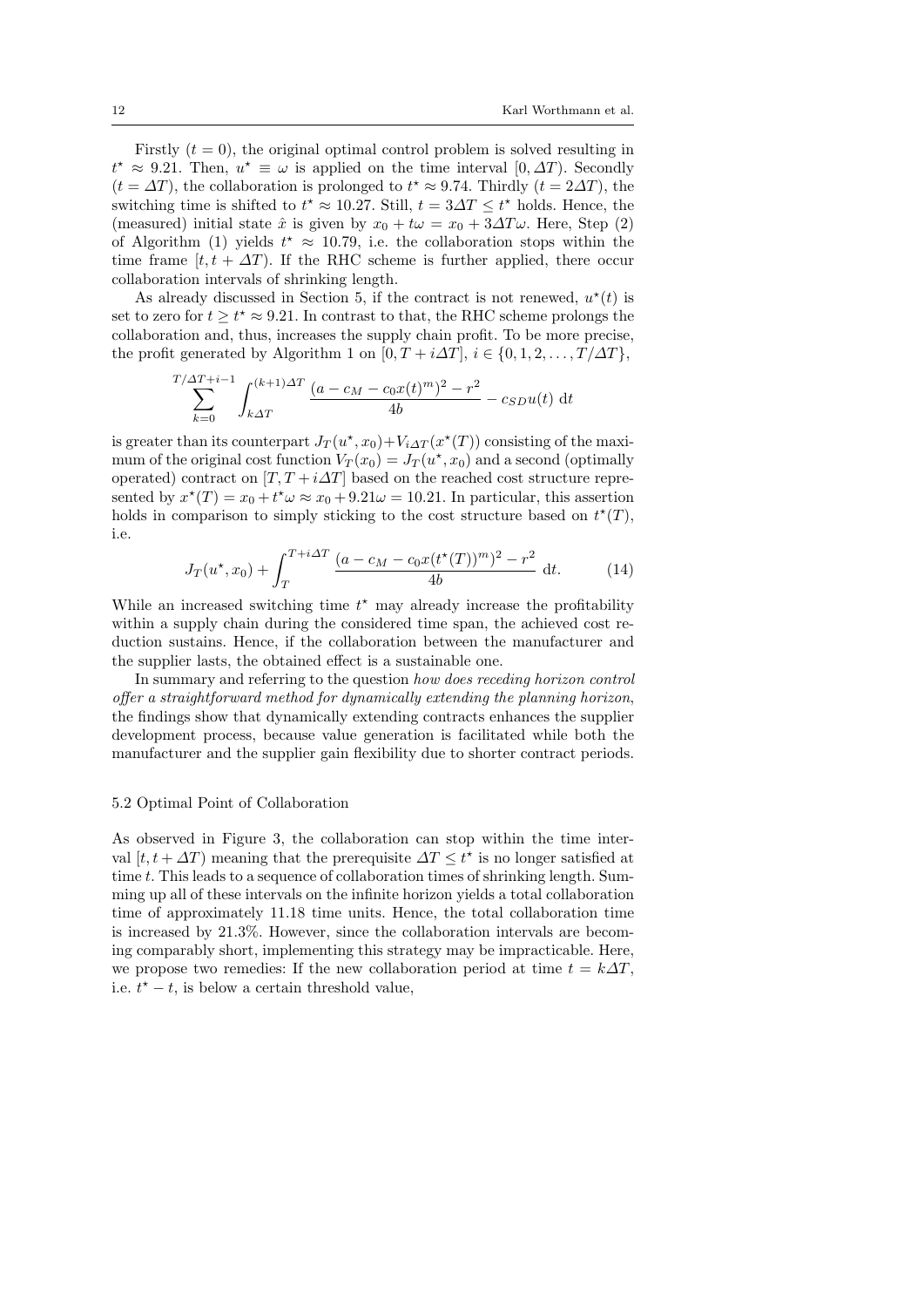- 1. set  $t^* = t$  in order to save negotiation costs, which would probably outweigh the achievable earning growth. For the presented example, the supplier development program stops at 10.79 (still an increase of approximately 17.2%) if the threshold is 1.
- 2. measure the current state  $\hat{x} = x(t)$  and compute the optimal cost structure for contract periods of length T by solving

$$
mc_0T\bar{x}^{m-1}(a - c_M - c_0\bar{x}^m) + 2bc_{SD} = 0
$$

with respect to  $\bar{x}$ . Then, set  $t^* = t + (\bar{x} - \hat{x})/\omega$ . In the considered example at time  $t = 4\Delta T$ , the measured state is  $\hat{x} = 10.79$  while  $\bar{x} \approx 11.18$ . Hence, a collaboration of length 0.39 time units is fixed. At all upcoming time instants,  $t^* = t$  holds because the optimal cost structure for contract periods of length  $T = 60$  is already reached.

Clearly, the threshold should be chosen such that the profit increase outweighs the negotiation costs.

Thus, Algorithm 1 allows both the manufacturer and the supplier to prolong their supplier development program without binding themselves for a time span longer than  $T$  and, thus, provides more flexibility.

Remark 3 Algorithm 1 is a simplified version. Indeed, the time step  $\Delta T$  may vary in time, e.g. longer time steps in the beginning (for example  $\Delta T = t^*$  in the considered setting), and shorter ones lateron. For details on so called time varying control horizon we refer to [6].

In summary and with regard to the question how should receding horizon control be arranged to optimize supply chain profit, two strategies are presented in order to make the proposed receding horizon scheme, cf. Algorithm 1, applicable even if negotiation costs are taken into account.

## 6 Numerical Results

As seen in the previous section, applying the receding horizon Algorithm 1 dynamically extends the collaboration within the supply chain and, thus, generates additional profit within the supply chain. Next, we conduct a numerical case study to obtain further managerial insights.

To this end, we compare the outcome  $J^{\star\star}$  of the proposed algorithm based on the second option presented in Subsection 5.2 and the supply chain profit resulting from the control

$$
u(t) = \begin{cases} \omega & \text{for } t < t^*(T) \\ 0 & \text{for } t \ge t^*(T) \end{cases} \tag{15}
$$

on the time interval  $[0, 2T] = [0, 120]$ . The control policy (15) results from the basic optimal control problem considered on  $[0, 60]$  and, then, utilizing the achieved cost structure  $c_{SC}(t) = x_0 + t^{\star}\omega$  on [60,120] without further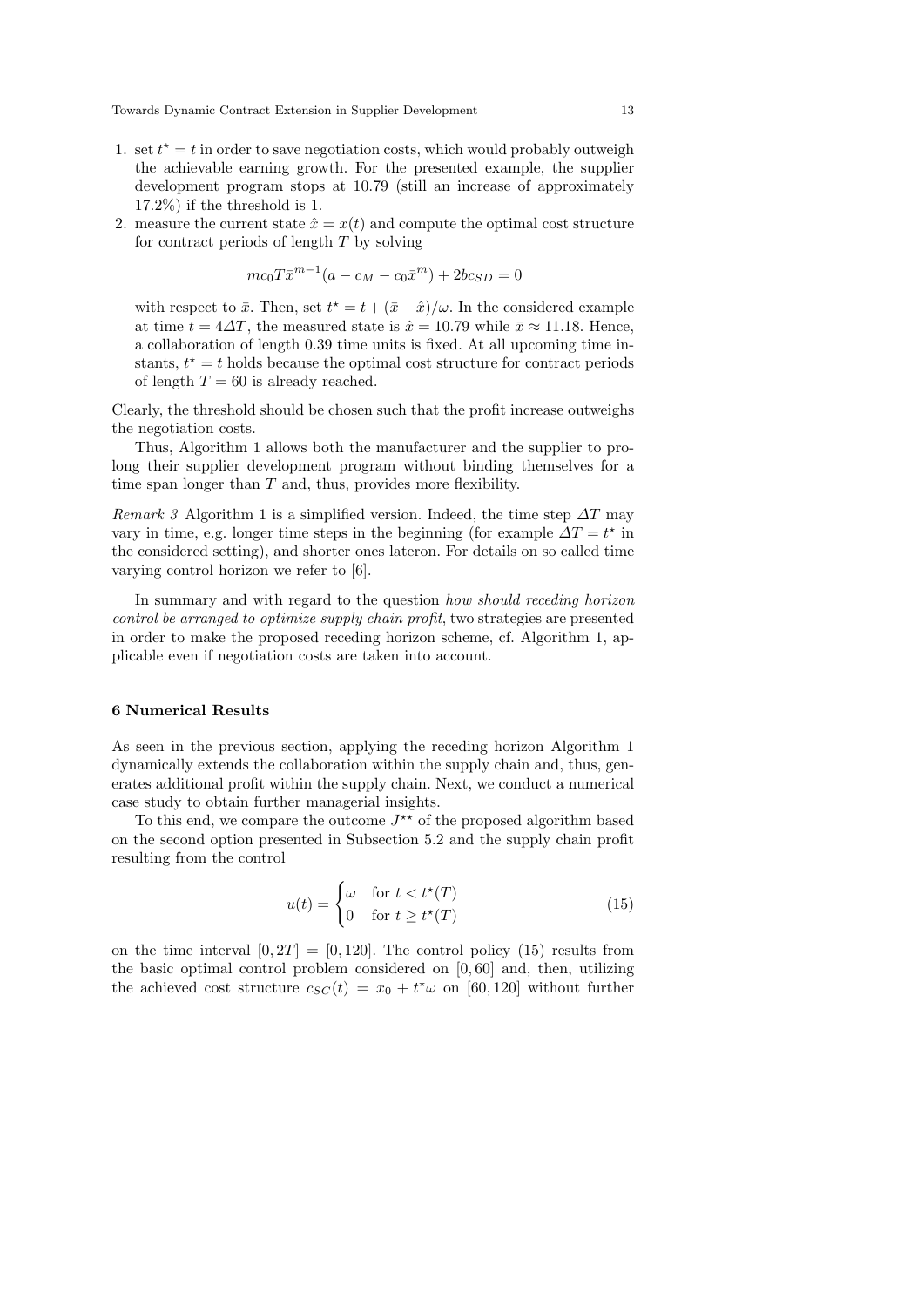investments in supplier development. The corresponding profit is given by  $(14).$ 

To fully understand the impact of receding horizon control on the supply chain profit in depth, we first vary the following parameters of Table 1

> $a \in \{192.5, 195, 197.5, 200, 202.5, 205, 207.5\},\$  $b \in \{0.007, 0.008, 0.009, 0.01, 0.011, 0.012, 0.013\},\$  $c_{SD} \in \{70000, 80000, 90000, 100000, 110000, 120000, 130000\},\$  $\omega \in \{0.7, 0.8, 0.9, 1, 1.1, 1.2, 1.3\},\$  $m \in \{-0.13, -0.12, -0.11, -0.1, -0.09, -0.08, -0.07\}$

resulting in a total number of  $7^5 = 16807$  instances. For each parameter combination we then evaluate the respective profits.



Fig. 4 Profit increase ratio in percent.

The depicted histogram in Figure 4 shows the absolute frequency with which a percentage of profit increase is observed within our parameter set. The mean value is 3.36% with a standard deviation of 1.06%. In conclusion, receding horizon control significantly improvement the profitability of the considered supply chain.

Second, we are interested in the interplay of the supplier's learning rate  $m$ and receding horizon control. Thus, based on the parameters of Table 1, we perform a sensitivity analysis with respect to the parameter  $m$  with

 $m \in \{-0.15, -0.14, -0.13, -0.12, -0.11, -0.1, -0.09, -0.08, -0.07, -0.06, -0.05\}.$ 

Applying Algorithm 1 ( $T = 60$ ,  $\Delta T = 3$ ), Figure 5 shows both the optimal switching time  $t^*$  (without receding horizon control) compared to the optimal switching time  $t^{\star\star}$  (with receding horizon control) in dependence of m (left), and the profit growth with respect to the switching time for different learning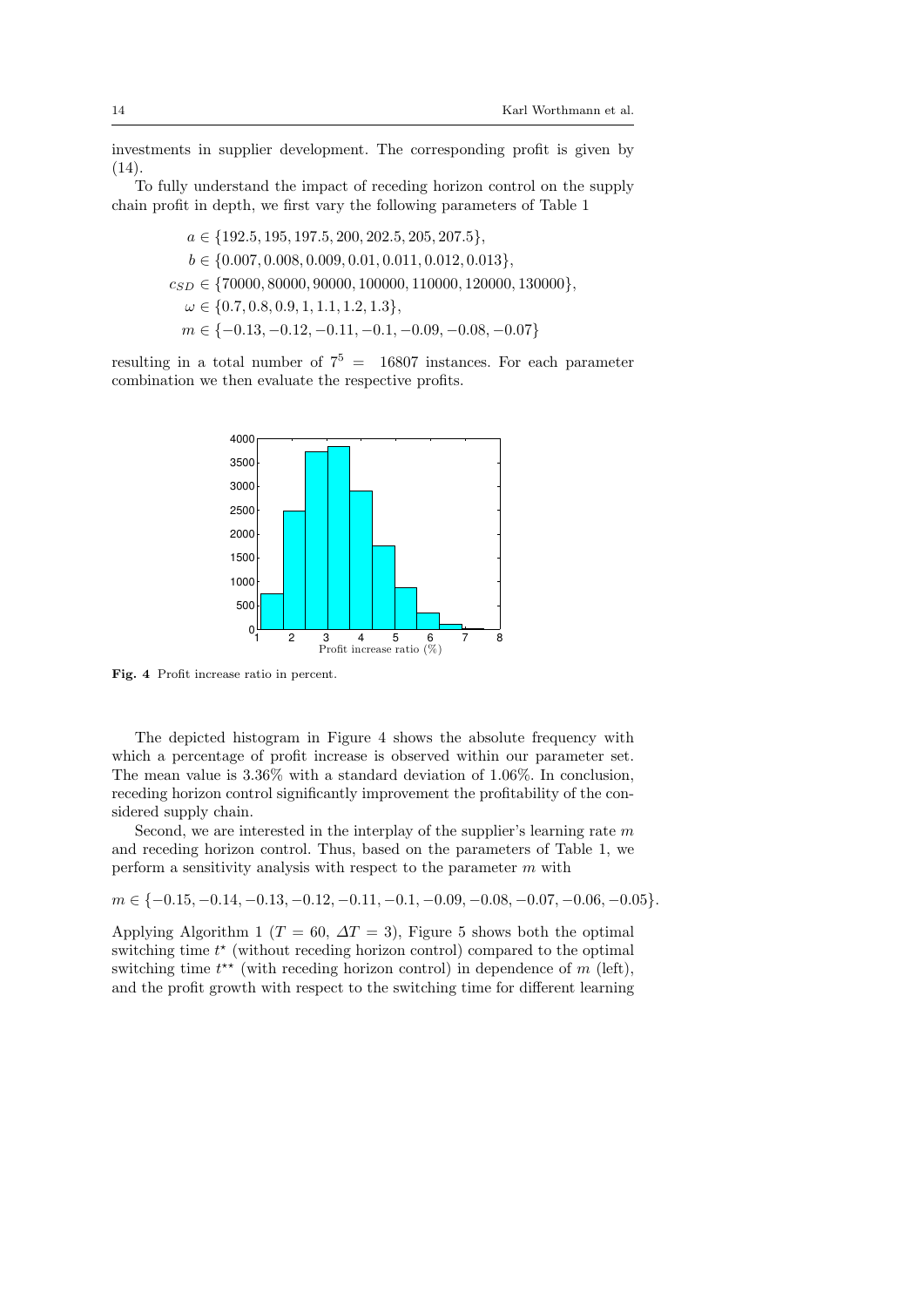rates (right). Again, the computations are based on a simulation of 120 time units. Here, we observe that the impact of receding horizon control decreases for lower learning rates.



Fig. 5 Optimal switching time  $t^*$  and  $t^{**}$  with respect to the parameter m (left) and earning growth with respect to the switching time  $t^*$  for different values of m (right).

Hence, the results infer that especially firms in high learning industries, e.g., technology-based industries, benefit most from applying the proposed receding horizon scheme.

## 7 Conclusion

In this paper we investigated the impact of the contract period on supplier development. In particular, we showed that the supply chain partners' incentives to commit relationship-specific resources, i.e. to invest in cost reduction efforts, critically depends on the length of the contract period.

Given the fact that long-term contracts entail certain risks, we proposed a receding horizon control scheme to mitigate possible contractual hazards. In addition, we showed that dynamically extending contracts enhances the supplier development process, because value generation is facilitated while both the manufacturer and the supplier gain flexibility due to shorter contract periods. Furthermore, we presented two strategies in order to make the proposed receding horizon scheme, cf. Algorithm 1, applicable even if negotiation costs are taken into account.

Finally, we verified the reliability of the application by performing Algorithm 1 for an extensive parameter set and demonstrated that receding horizon control leads to a significant profit increase within the supply chain. Moreover, by means of a sensitivity analysis with respect to the learning rate, we showed that especially firms in high learning industries benefit since supplier development programs play a predominant role in order to optimize the cost structure of the supplier network.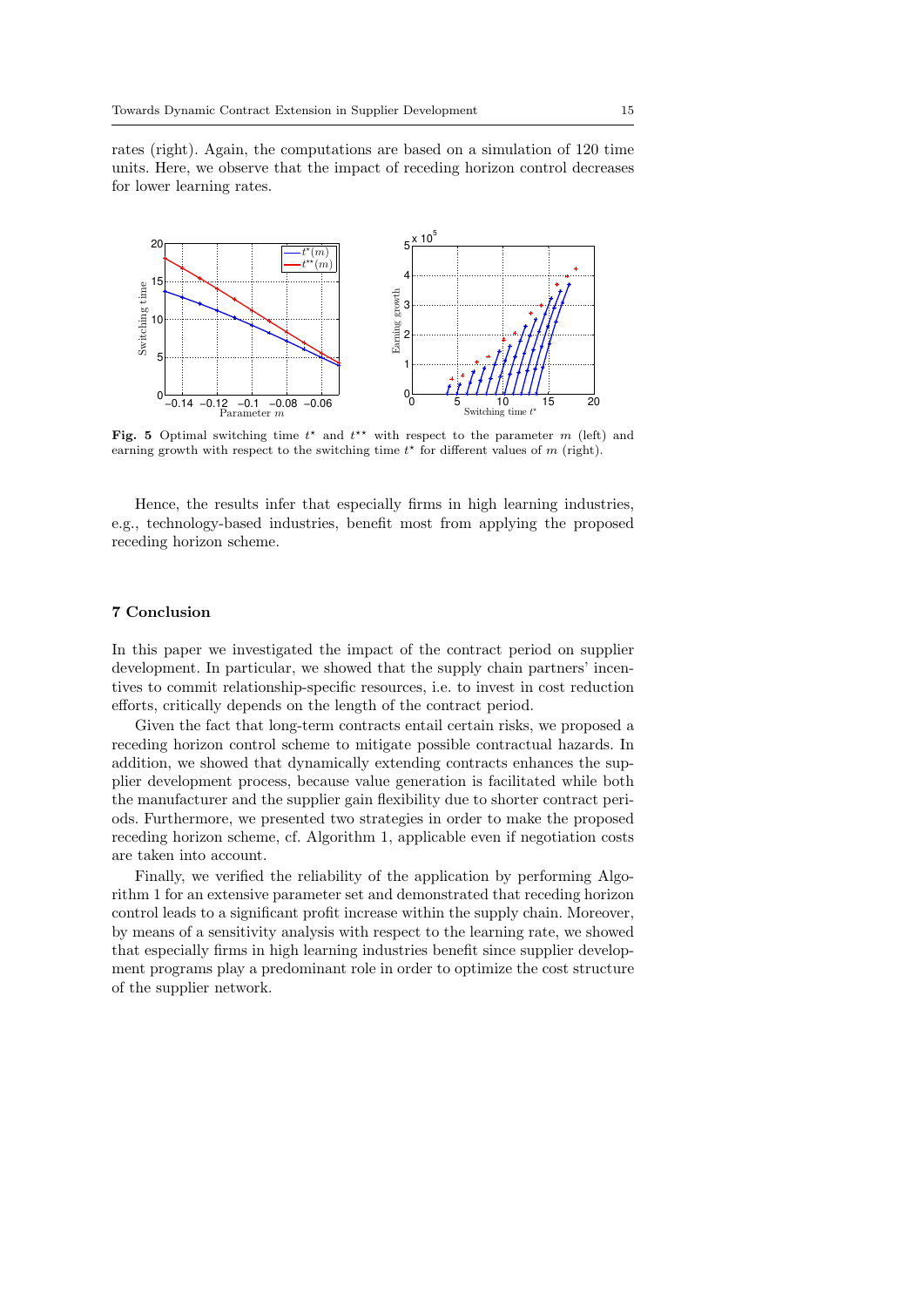# References

- 1. Artz, K. W. 1999. Buyer-supplier performance: The role of asset specificity, reciprocal investments and relational exchange. British Journal of Management, 10 (2), 113–126.
- 2. Bai, C. and Sarkis, J. 2014. Supplier development investment strategies: A game theoretic evaluation. Annals of Operations Research, 1–33.
- 3. Bernstein, F. and Kök, A. G. 2009. Dynamic cost reduction through process improvement in assembly networks. Management Science, 55 (4), 552–567.
- 4. Dyer, J. H. and Singh, H. 1998. The relational view: Cooperative strategy and sources of interorganizational competitive advantage. Academy of Management Review, 23 (4), 660–679.
- 5. Fine, C. H. and Porteus, E. L. 1989. Dynamic process improvement. Operations Research, 37 (4), 580–591.
- 6. Grüne, L., Pannek, J., Seehafer, M. and Worthmann, K. (2010). Analysis of unconstrained nonlinear MPC schemes with time-varying control horizon. SIAM J. Control Optim., 48(8):4938–4962.
- 7. Grüne, L., Semmler, W. and Stieler, M. (2015). Using nonlinear model predictive control for dynamic decision problems in economics. Journal of Economic Dynamics and Control, 60:112–133.
- 8. Humphreys, P., Cadden, T., Wen-Li, L. and McHugh, M. 2011. An investigation into supplier development activities and their influence on performance in the Chinese electronics industry. Production Planning and Control, 22 (2), 137–156.
- 9. Ivanov, D., Dolgui, A. and Sokolov, B. 2012. Applicability of optimal control theory to adaptive supply chain planning and scheduling. Annual Reviews in Control, 36 (1), 73–84.
- 10. Ivanov, D. and Sokolov, B. (2013) Control and system-theoretic identification of the supply chain dynamics domain for planning, analysis and adaptation of performance under uncertainty. European Journal of Operational Research, 224 (2), 313–323.
- 11. Kim, B. (2000). Coordinating an innovation in supply chain management. European Journal of Operational Research, 123 (3), 568–584.
- 12. Kim, S.-H. and Netessine, S. 2013. Collaborative cost reduction and component procurement under information asymmetry. Management Science, 59 (1), 189–206.
- 13. Krause, D. R. 1999. The antecedents of buying firms' efforts to improve suppliers. Journal of Operations Management, 17 (2), 205–224.
- 14. Krause, D. R. and Ellram, L. M. 1997. Success factors in supplier development. International Journal of Physical Distribution and Logistics Management, 27 (1), 39–52.
- 15. Krause, D. R. and Scannell, T. V. (2002). Supplier development practices: Product- and service-based industry comparisons. Journal of Supply Chain Management, 38 (1), 13–21.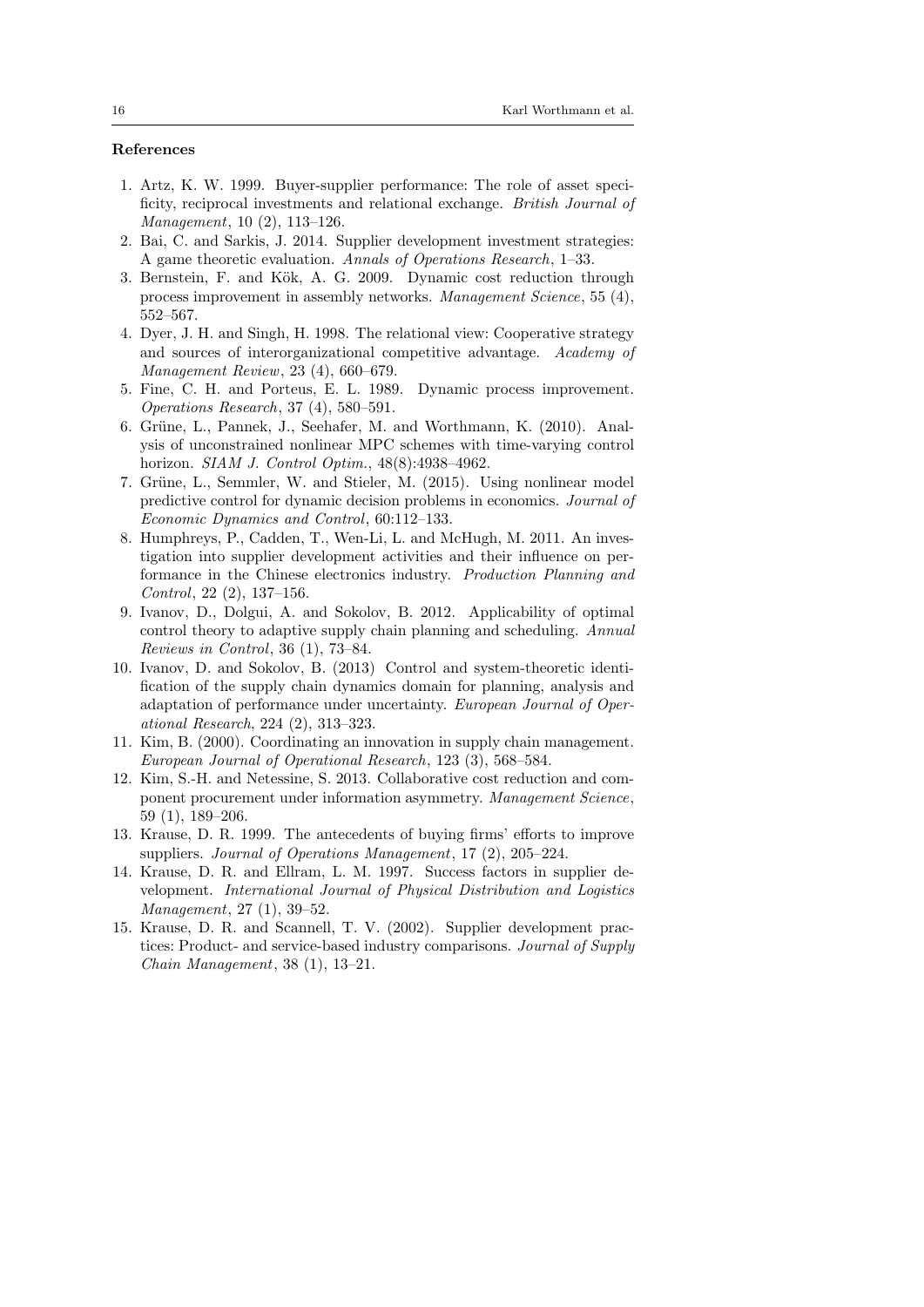- 16. Krause, D. R., Handfield, R. B. and Tyler, B. B. 2007. The relationships between supplier development, commitment, social capital accumulation and performance improvement. Journal of Operations Management, 25 (2), 528–545.
- 17. Lee, E. B. and Marcus, L. (1967). Foundations of optimal control theory John Wiley & Sons, Inc., New York London Sydney.
- 18. Li, H., Wang, Y., Yin, R., Kull, T. J. and Choi, T. Y. 2012. Target pricing: Demand-side versus supply-side approaches. International Journal of Production Economics, 136 (1), 172–184.
- 19. Li, W., Humphreys, P. K., Yeung, A. C. and Cheng, T. E. 2007. The impact of specific supplier development efforts on buyer competitive advantage: An empirical model. International Journal of Production Economics, 106 (1), 230–247.
- 20. Lui, S. S., Wong, Y. and Liu, W. 2009. Asset specificity roles in interfirm cooperation: Reducing opportunistic behavior or increasing cooperative behavior? Journal of Business Research, 62 (11), 1214–1219.
- 21. Pannocchia, G., Rawlings, J. B. and Wright, S. J. 2011 Conditions under which suboptimal nonlinear MPC is inherently robust. Systems  $\mathcal C$  Control Letters, 60 (9), 747–755.
- 22. Perea-Lopez, E., Ydstie, B. E. and Grossmann, I. E. 2003. A model predictive control strategy for supply chain optimization *Computers*  $\mathcal C$  *Chemical* Engineering, 27 (8), 1201–1218.
- 23. Praxmarer-Carus, S., Sucky, E. and Durst, S. M. 2013. The relationship between the perceived shares of costs and earnings in supplier development programs and supplier satisfaction. Industrial Marketing Management, 42 (2), 202–210.
- 24. Proch, M., Worthmann, K. and Schlüchtermann J. (2015). A negotiationbased algorithm to coordinate supplier development in decentralized supply chains. Forthcoming.
- 25. Rokkan, A. I., Heide, J. B. and Wathne, K. H. 2003. Specific investments in marketing relationships: Expropriation and bonding effects. Journal of Marketing Research, 40 (2), 210–224.
- 26. Routroy, S. and Pradhan, S. K. 2013. Evaluating the critical success factors of supplier development: A case study. Benchmarking: An International Journal, 20 (3), 322–341.
- 27. Sako, M. 2004. Supplier development at Honda, Nissan and Toyota: Comparative case studies of organizational capability enhancement. Industrial and Corporate Change, 13 (2), 281–308.
- 28. Sánchez-Rodríguez, C. 2009. Effect of strategic purchasing on supplier development and performance: A structural model. Journal of Business and Industrial Marketing, 24 (3/4), 161–172.
- 29. Sánchez-Rodríguez, C., Hemsworth, D. and Martínez-Lorente, A. R. 2005. The effect of supplier development initiatives on purchasing performance: A structural model. Supply Chain Management: An International Journal, 10 (4), 289–301.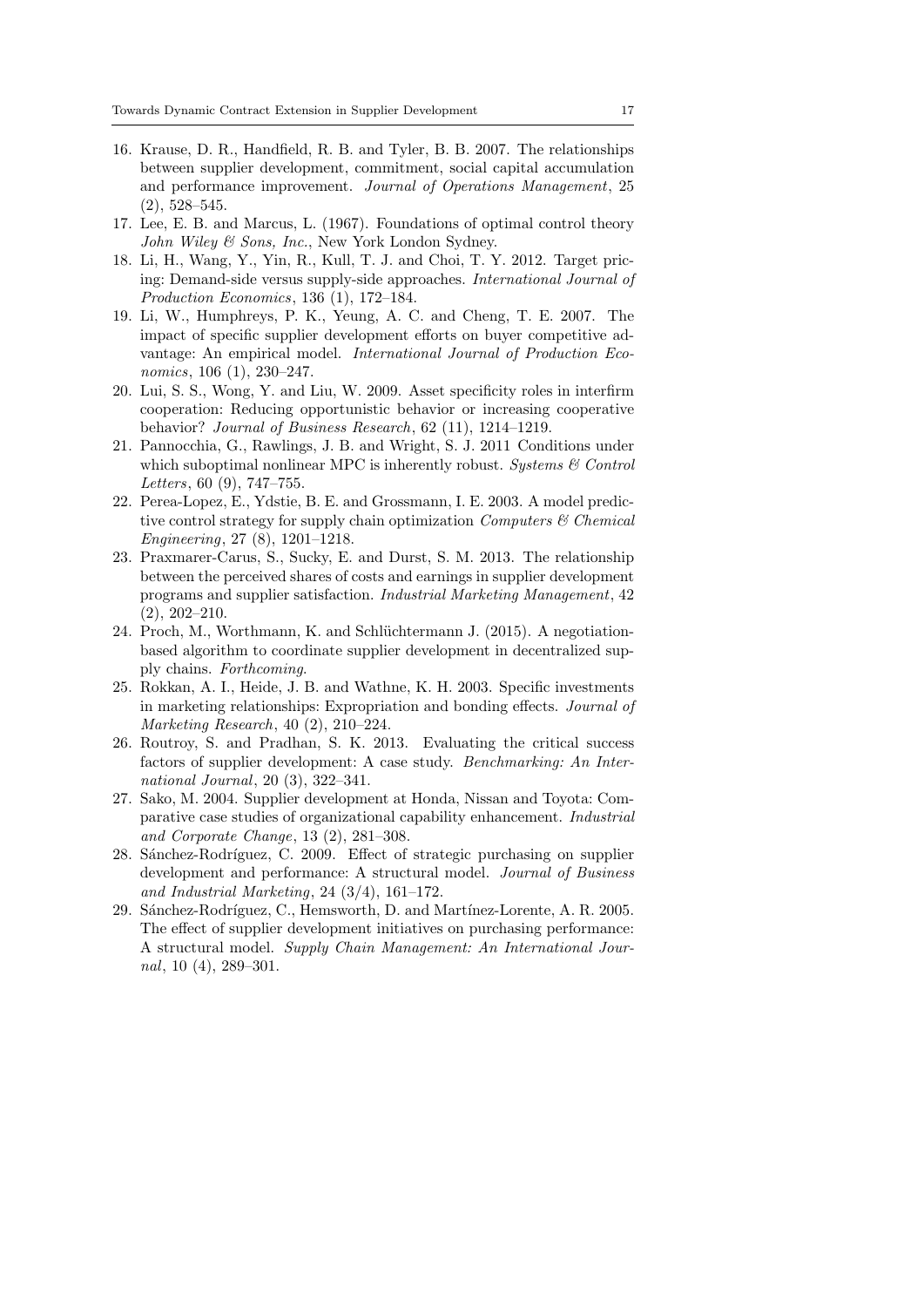- 30. Sethi, S. and Sorger, G. (1991) A theory of rolling horizon decision making. Annals of Operations Research, 29 (1), 387–415.
- 31. Talluri, S., Narasimhan, R. and Chung, W. 2010. Manufacturer cooperation in supplier development under risk. European Journal of Operational Research, 207 (1), 165–173.
- 32. Wagner, S. M. 2006. A firm's responses to deficient suppliers and competitive advantage. Journal of Business Research, 59 (6), 686–695.
- 33. Wagner, S. M. 2010. Indirect and direct supplier development: Performance implications of individual and combined effects. IEEE Transactions on Engineering Management, 57 (4), 536–546.
- 34. Wagner, S. M. 2011. Supplier development and the relationship life-cycle. International Journal of Production Economics, 129 (2), 277–283.
- 35. Wagner, S. M. and Krause, D. R. 2009. Supplier development: Communication approaches, activities and goals. International Journal of Production Research, 47 (12), 3161–3177.
- 36. Wang, Q., Li, J. J., Ross, W. T. and Craighead, C. W. (2013). The interplay of drivers and deterrents of opportunism in buyer-supplier relationships. Journal of the Academy of Marketing Science, 41 (1), 111–131.
- 37. Wang, W. and Rivera, D. E. (2008). Model predictive control for tactical decision-making in semiconductor manufacturing supply chain management. IEEE Transactions on Control Systems Technology, 16 (5), 841– 855.
- 38. Williamson, O. E. (1979). Transaction-cost economics: The governance of contractual relations. Journal of Law and Economics, 22 (2), 233–261.
- 39. Yelle, L. E. (1979). The learning curve: Historical review and comprehensive survey. Decision Sciences, 10 (2), 302–328.
- 40. Yu, S., Reble, M., Chen, H. and Allgöwer, F. 2014 Inherent robustness properties of quasi-infinite horizon nonlinear model predictive control. Automatica, 50 (9), 2269–2280.

## A Proof of Lemma 1

In this section a proof of Lemma 1 about the interplay of the contract period  $T$  and the optimal switching time  $t^*$  is given.

**Proof** Let the monotonic function  $z : t^* \mapsto 1 + \omega t^*$  be defined, which maps the switching time  $t^*$  to the state  $x(t^*)$  at the switching time  $t^*$ . Furthermore, note that  $z'(t^*) = \omega$  holds. Then, the switching condition (9) can be rewritten as

$$
(T - t^*)z(t^*)^{m-1}(a - c_M - c_0z(t^*)^m) = \frac{-2bc_{SD}}{mc_0}.
$$
\n(16)

Clearly, the left and the right hand side are positive  $(m < 0)$ . While the right hand side is independent of both  $T$  and  $t^*$ , the left hand side can be interpreted as a function of the switching time  $t^*$  for a given contract period T. Let  $f : [0, T] \to \mathbb{R}_{\geq 0}$  be defined by

$$
f(t^*) := (T - t^*)z(t^*)^{m-1}(a - c_M - c_0z(t^*)^m).
$$